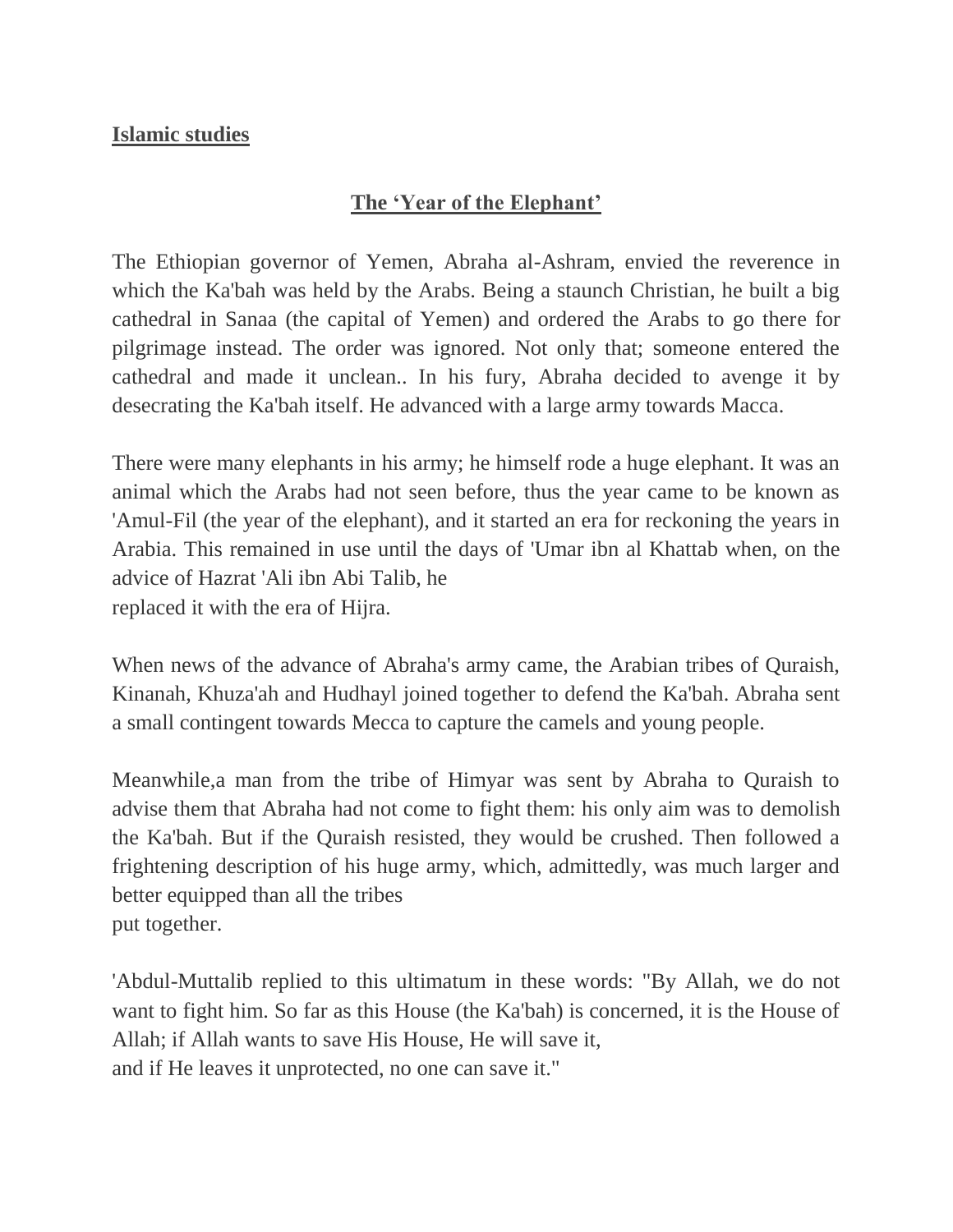Then' Abdul-Muttalib, with 'Amr ibn Lu'aba and some other prominent leaders, went to see Abraha. Abraha was informed beforehand of the prestige and position of 'Abdul-Muttalib. Also the personality of 'Abdul-Muttalib was very impressive and awe inspiring.

When he entered Abraha's tent, the latter rose from his throne, warmly welcomed him, and seated him beside him on the carpet. During the conversation, 'Abdul-Muttalib requested him to release his camels. Abraha was astonished. He said: "When my eyes fell upon you, I was so impressed by you that had you requested me to withdraw my army and go back to Yemen, I would have granted that request. But now, I have no respect for you. Why? Here I have come to demolish the House which is the religious center of yours and of your forefathers and the foundation of your prestige and respect in Arabia, and you say nothing to save it; instead, you ask me to return your few camels back to you?"

'Abdul-Muttalib said: "I am the owner of the camels, (therefore, I tried to save them), and this House has its own Owner Who will surely protect it." Abraha was stunned by this reply. He ordered the camels to be released, and the deputation of Quraish returned.

On the second day, Abraha issued orders to his army to enter Mecca. 'Abdul-Muttalib told the Meccans to leave the city and to seek refuge in the surrounding hills. But he, together with some leading members of Quraish, remained within the precincts of the Ka'bah. Abraha sent someone to warn them to vacate the building. When the messenger came, he asked the people who their leader was. All fingers pointed towards 'Abdul-Muttalib. He was again invited to go to Abraha where he had a talk with him. When he came out, he was heard saying: "The Owner of this House is its Defender, and I am sure He will save it from the attack of the adversaries and will not dishonor the servants of His House."

'Abdul-Muttalib then took hold of the door of the Ka'bah and, crying to Allah prayed in the following words (of poetry):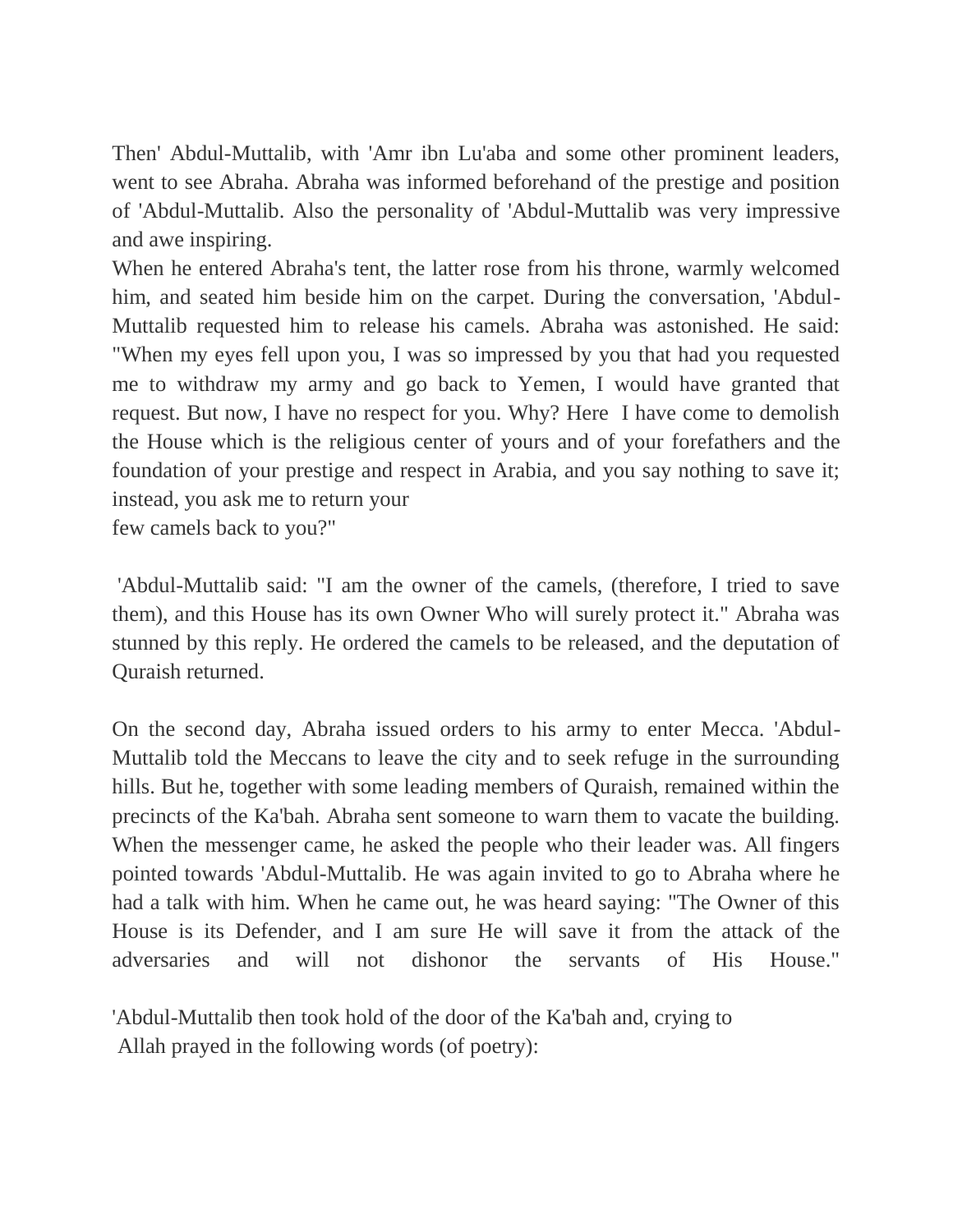*(O Allah! Surely a man defends his own home, therefore, Thou shouldst protect Thy Own House. Their cross and their wrath can never overcome Thy wrath. O Allah, help Thy Own people against the fellows of the cross and its worshippers).* 

Then he, too, went to the summit of the hill, Abu Qubays. Abraha advanced with his army. Seeing the walls of the Ka'bah, he ordered its demolition. No sooner had the army reached near the Ka'bah than an army of Allah appeared from the western side. A dark cloud of small birds (known in Arabic as Ababil) overshadowed the entire army of Abraha. Each bird had three pebbles: two in its claws and one in its beak. A rain of the pebbles poured down from the birds, and in a few minutes, the whole army was destroyed. Abraha himself was seriously wounded. He fled towards Yemen but died on the way.

It is to this important event that Allah refers in Chapter 105:

### *Have you not seen how your Lord dealt with the companions of the Elephant? Did He not make their treacherous plan go astray? And He sent against them birds in flocks, striking them with stones of baked clay, so He rendered them like straw eaten up.* **(Qu'ran, 105)**.

It was in the same year that the prophet was born to `Abdullah and Amina.

## **Questions:**

- What is the year of the elephant in Islam?
- -What is the importance of this event for Muslims?
- What can be learnt from this pre-birth event?
- What was the society like at the time?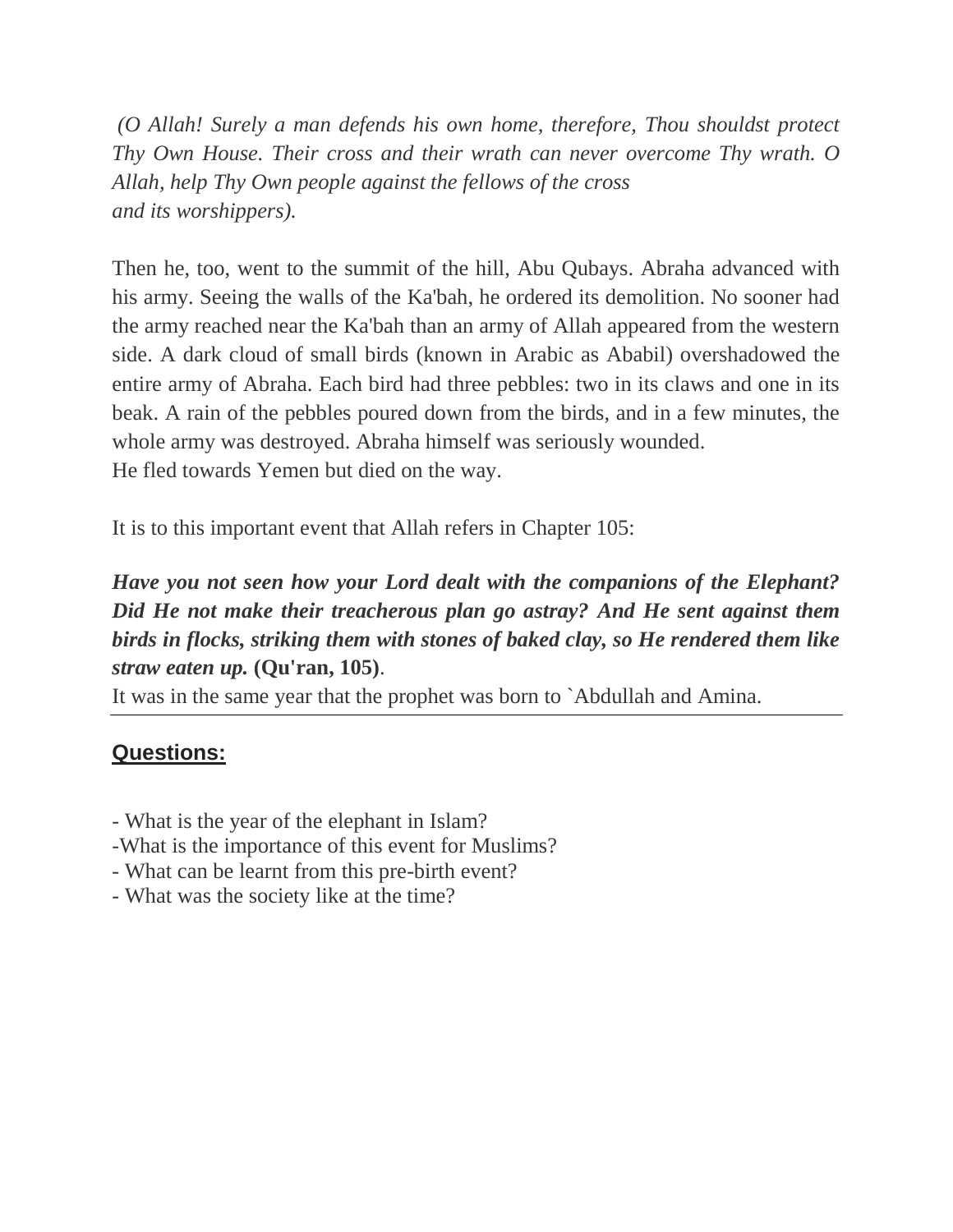# **Early Life of the prophet**

- Muhammad was born in or around the year 570 CE to the Banu Hashim clan of the Quraysh tribe, one of Mecca's prominent families.
- Muhammad was orphaned at an early age and brought up under the care of his paternal uncle Abu Talib.
- Muhammad worked mostly as a merchant, as well as a shepherd, and married Khadijah, a 40-year-old widow, in 595 CE when he was twenty-five.
- In 605 CE, Muhammad honored all the Meccan clan leaders and set the Black Stone back into the correct spot in the Ka'aba.

# **Childhood**

Muhammad was born around the year 570 CE to the Banu Hashim clan of the Quraysh tribe, one of Mecca's prominent families. His father, Abdullah, died almost six months before Muhammad was born. According to Islamic tradition, Muhammad was sent to live with a bedouin family in the desert, as desert life was considered healthier for infants. Muhammad stayed with his foster mother, Halimah bint Abi Dhuayb (Halimah Assadia), and her husband until he was two years old. At the age of six, Muhammad lost his biological mother, Amina, to illness and was raised by his paternal grandfather, Abd al-Muttalib, until he died when Muhammad was eight. He then came under the care of his uncle Abu Talib, the new leader of Banu Hashim.

>>>>>>>>>>>>>>>>>>>>>>>>>>>>>>>>>>>>>>>>>>>>>>>>>>>>

- Q1- When was prophet Muhammad born? And Where?
- Q2- What is the prophet's full name?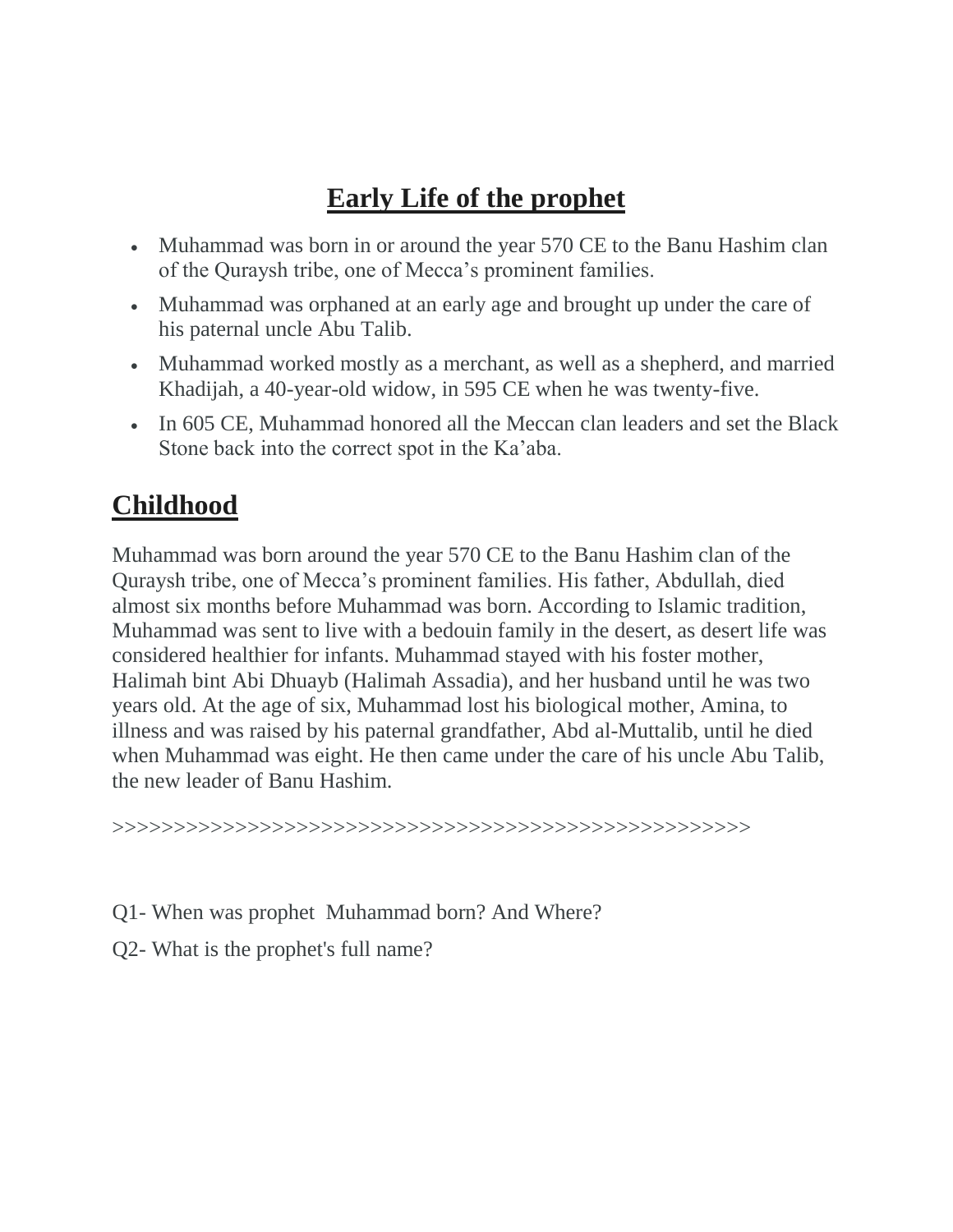## **Early Adulthood**

As the Messenger of Allah (blessings and peace be upon him) grew up, he surpassed everyone in intelligence, modesty and truthfulness. He was known for moderation, honesty and a serious sense of responsibility. In his early youth, he was known to be a thoughtful boy. He worked as a shepherd and played with other children. Even before he received his first revelation, Muhammad (blessings and peace be upon him) believed in One God, the God of Ibrāhīm (blessings and peace be upon him) and never fell into the common practices of his people of worshipping idols. He believed that there was only one God, and only He was truly worthy of worship. He never gambled nor did he drink alcohol. He did not engage in gossip and backbiting. He gave charity to the poor and looked after the needy. He never lied, never broke a promise and never bore false witness. Everyone respected him, and the people addressed him as "Al-Amīn", which means "the trustworthy one". He was also known as "As- Sadiq" or "The Truthful" for he never told a lie.

While still in his teens, Muhammad accompanied his uncle on trading journeys to Syria, gaining experience in commercial trade, which was the only career open to him as an orphan. Islamic tradition states that when Muhammad was either nine or twelve, while accompanying a caravan to Syria he met a Christian monk or hermit named **Bahira**, who is said to have foreseen Muhammad's career as a prophet of Allah.

#### >>>>>>>>>>>>>>>>>>>>>>>>>>>>>>>>>>>>>>>>>>>>>>>>>>>>

Q1: Everyone respected the prophet, and addressed him as "Al-Amīn", and "As-Sadiq", WHY? Explain.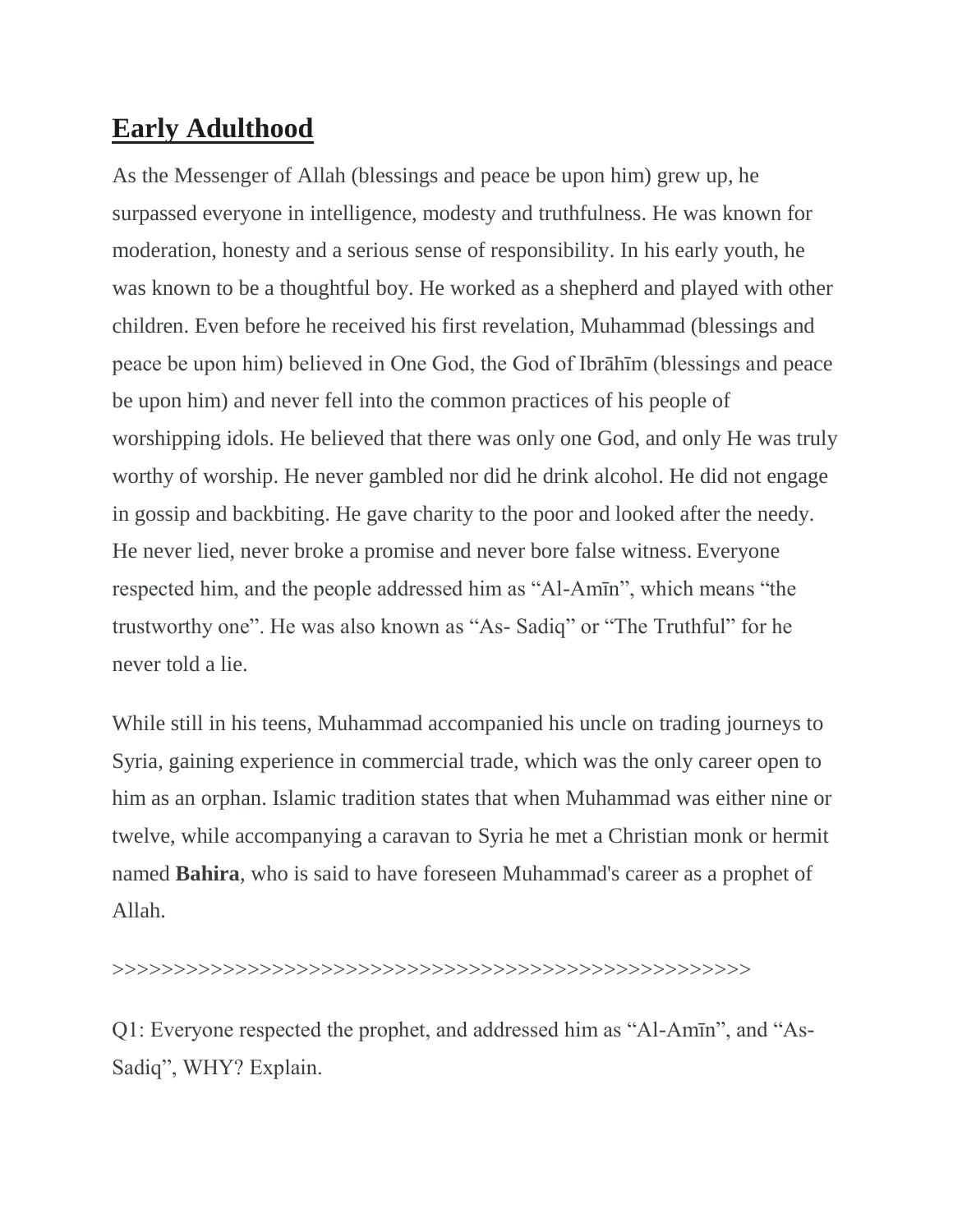Q2: Who was Bhira?

#### **His Marriage to Khadijah**

When the Messenger (blessings and peace be upon him) was twenty-five years old, he married Khadijah bint Khuwaylid, an honorable Qurayshī woman of exceptional character. She was a successful businesswoman with fine intellect and great wealth. When Khadijah was informed about the Prophet's behavior, truthfulness and outstanding ability, she expressed a wish to marry him. Soon afterwards, Khadijah married the Prophet (blessings and peace be upon him) and the marriage proved a very successful one. Khadijah (may God be pleased with her) was the first woman that the Messenger of God married, and she bore him all his children except for Ibra im. Khadijah bore the Prophet four daughters: Zaynab, Ruqayyah, Umm Kulthum and Fatimah and two sons: al-Qasim and 'Abdullah who was also known as at-Tayyib and at-Tāhir.

>>>>>>>>>>>>>>>>>>>>>>>>>>>>>>>>>>>>>>>>>>>>>>>>>>>>

Q3- How old was the prophet when he married Khadihah?

Q4- Why did Khadihah express to marry the prophet? Q5- How many children did Khadijah have with the prophet? And who were they?